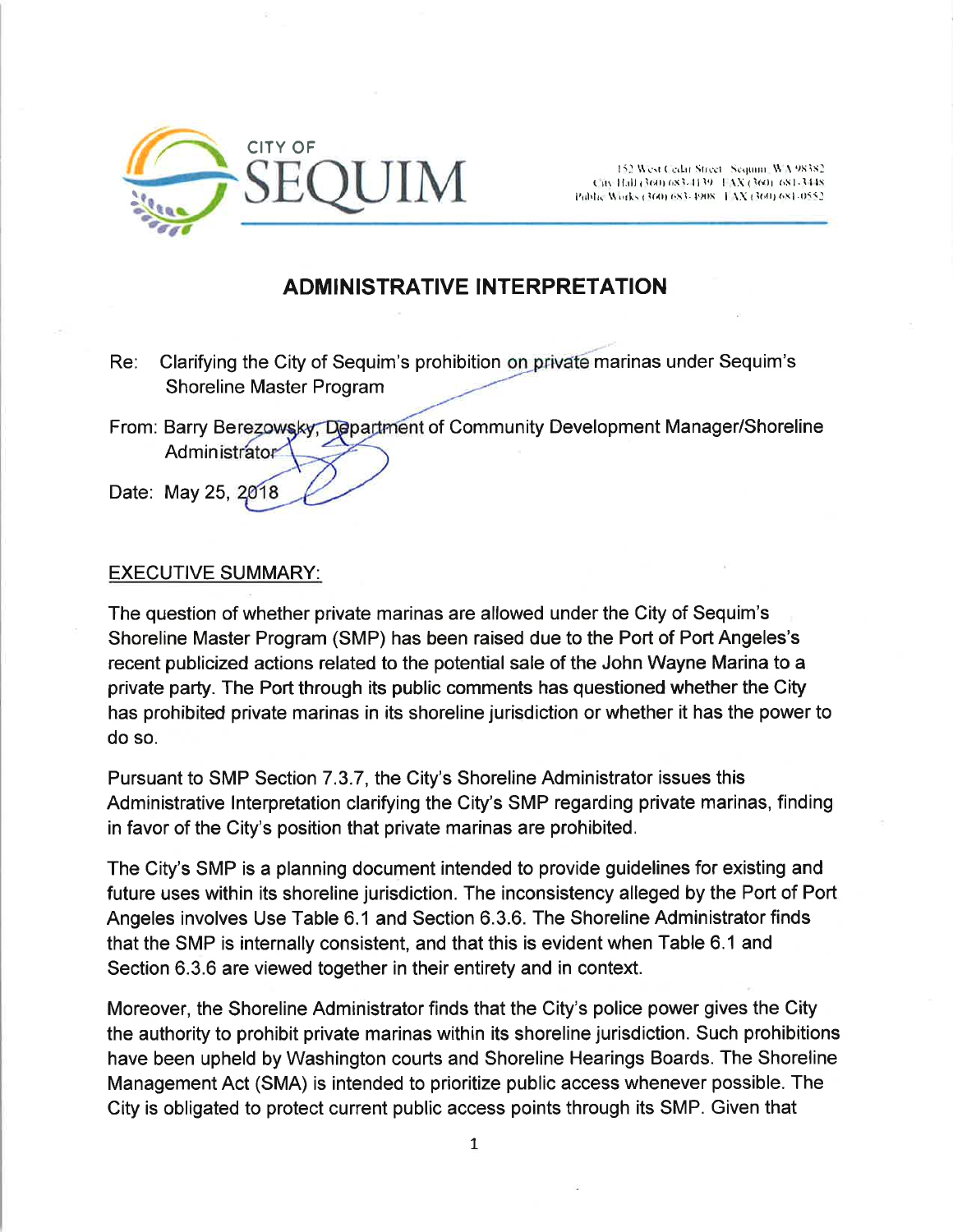John Wayne Marina is the City's only public access point, the City prohibited private marinas to protect against future diminishment of public access.

## **BACKGROUND:**

The Shoreline Management Act, RCW 90.58, and associated management guidelines, require local governments to develop local Shoreline Master Programs to protect State shorelines from adverse environmental impacts and inappropriate development. SMPs also serve to preserve and enhance public access to the shorelíne environment.

The State Department of Ecology (Ecology) and local governments work together to develop SMPs, which regulate shoreline development. Local governments have primary responsibility for initiating and administering the SMP. Ecology's role is supportíve and focused on ensuring compliance with the Shoreline Management Act.

The City of Sequim adopted its most recent SMP in 2013 (Ord. 2014-001) after extensive public outreach and approval by Ecology. The Port of Port Angeles's involvement throughout the review and adoption process should not be overlooked due to the question under consideration here. The SMP record shows the Port raised a concern about the prohibition on private marinas<sup>1</sup> during the review and adoption process but failed to convince the City to eliminate the prohibition, and the City Council's decision was not appealed.

The Port of Port Angeles developed John Wayne Marina in 1985 on 23 acres of property donated by the family of the iconic western actor John Wayne. According to the "History of the Port of Port Angeles" on the Port's official website, the land donation came with two conditions: that the land be developed as a public marina and that construction begin by 1980 (emphasis added). While the project was delayed a few years, the Port delivered on the condition that the facility be open to the general public

The Marina has approximately 300 boat slips, showers and restrooms, a fueling dock, and pump-out facilities. lt has picnic areas and a ramp providing beach access, which allows recreational activities such as fishing, boating, sailing, and canoeing. There are also meeting room facilities and a restaurant available for public use. lt is also the only area within the City's shoreline jurisdiction that provides public access.

When the Port applied for its shoreline substantial development permit in 1982, the decision was appealed because opponents said the permit provided inadequate public access. The question of public access was heard by the Shoreline Hearings Board

 $1$  The concern related only to allowing private marinas, not whether the City had the authority to prohibit them, which appears to be what the Port is actually questioning.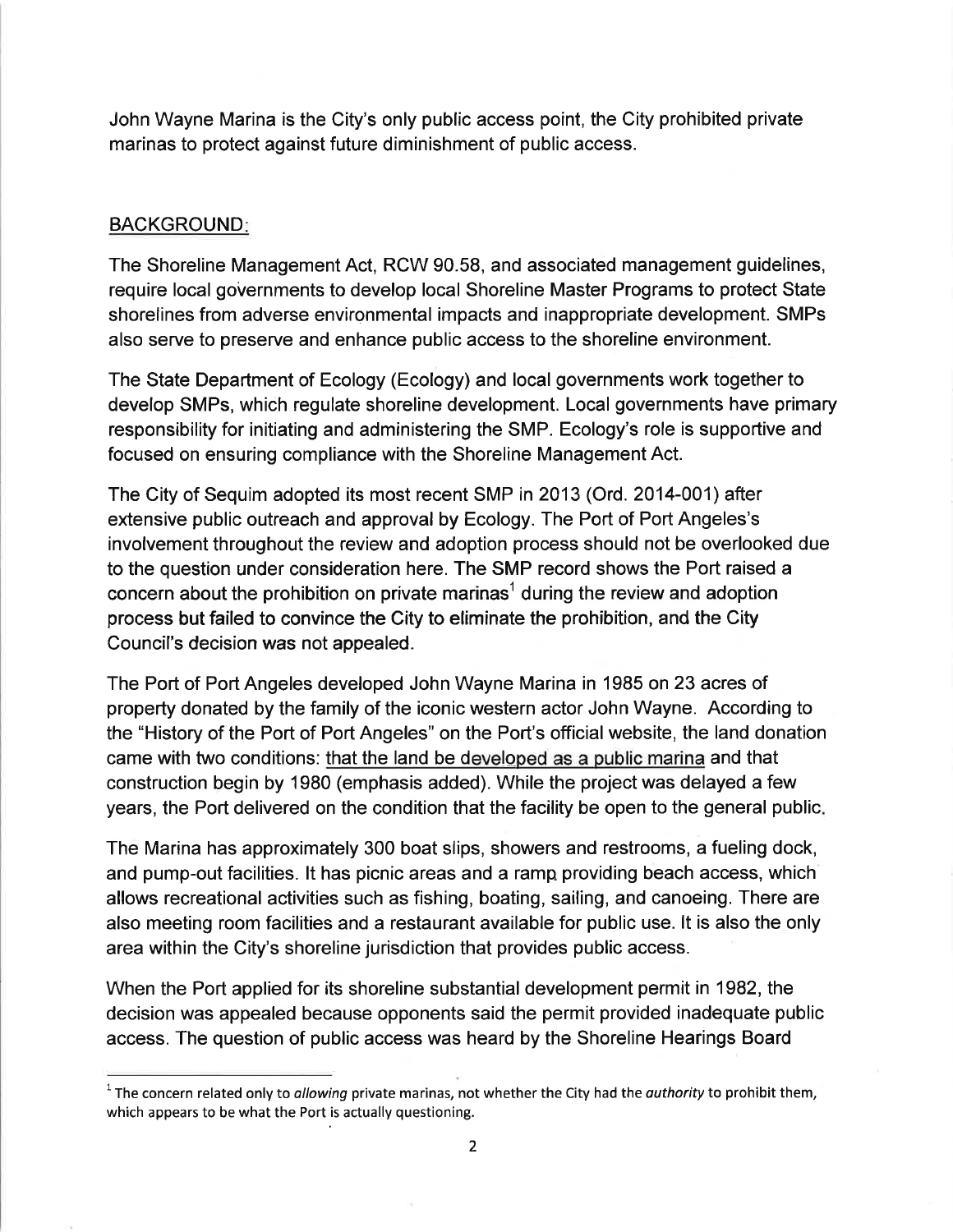(SHB). The SHB determined that the Marina, as proposed by the Port, "... is inconsistent with SMP Sections XVI.C .1, 4 and Appendix 1 (e & f) because public access is reduced by the loss of a boat launch in favor or restricted access for marina customers ." Findings of Fact, Conclusions of Law & Order, SHB Nos. 82-8 & 82-7 , pg 20.

ln its decision, the SHB required an increase in public access. The SHB required a new boat launch/ramp and public areas for picnicking and viewing the shoreline to ensure the Marina provided recreational activities for boaters and a variety of opportunities for the public to "access" and enjoy Sequim's shorelíne as required by the SMA. Findings of Fact, Conclusions of Law & Order, SHB Nos. 82-8 & 82-7. There should be no dispute that the Marina, as approved by the SHB, was conditioned and constructed to function as a public marina.

### DISCUSSION & ANALYSIS

After approximately 36 years of operating the Marina for the benefit of the general public, the Port's recent publicized inquiry into whether to sell the facility to a private party has raised deep concerns throughout Sequim and east Clallam County. Residents and users of the marina are concerned they will lose to the private sector a rare and valuable public asset that was built and maintained by local taxpayers. ln the ensuing public commentary, the issue was raised whether Sequim's SMP actually can and/or does prohibit "private" marinas.

The City asserts that it does have the authority to prohibit private marinas within its shoreline jurisdiction, and, in fact, that it has prohibited private marinas through adoption of its current SMP. For purposes of this administrative review, the first question to answer is what is meant by "private marinas" in the City's SMP and specifically Table 6.1 on page 50. Private marinas are not defined in the City's SMP; therefore, one must use the plain meaning of the word "private" as a modifier to the term "marina".

A marina, as defined in RCW 79A.60.010 (12) "...means a facility providing boat moorage space, fuel, or commercial services. Commercial services include but are not limited to overnight or live-aboard boating accommodations."

The word "private" is defined as something that is "intended for or restricted to the use of a particular person, group, or class," or "belonging to or concerning an individual person, company, or interest."

Using these two definitions together, "private marina" means a marina that is intended for or restricted to the use of a particular person, group or class of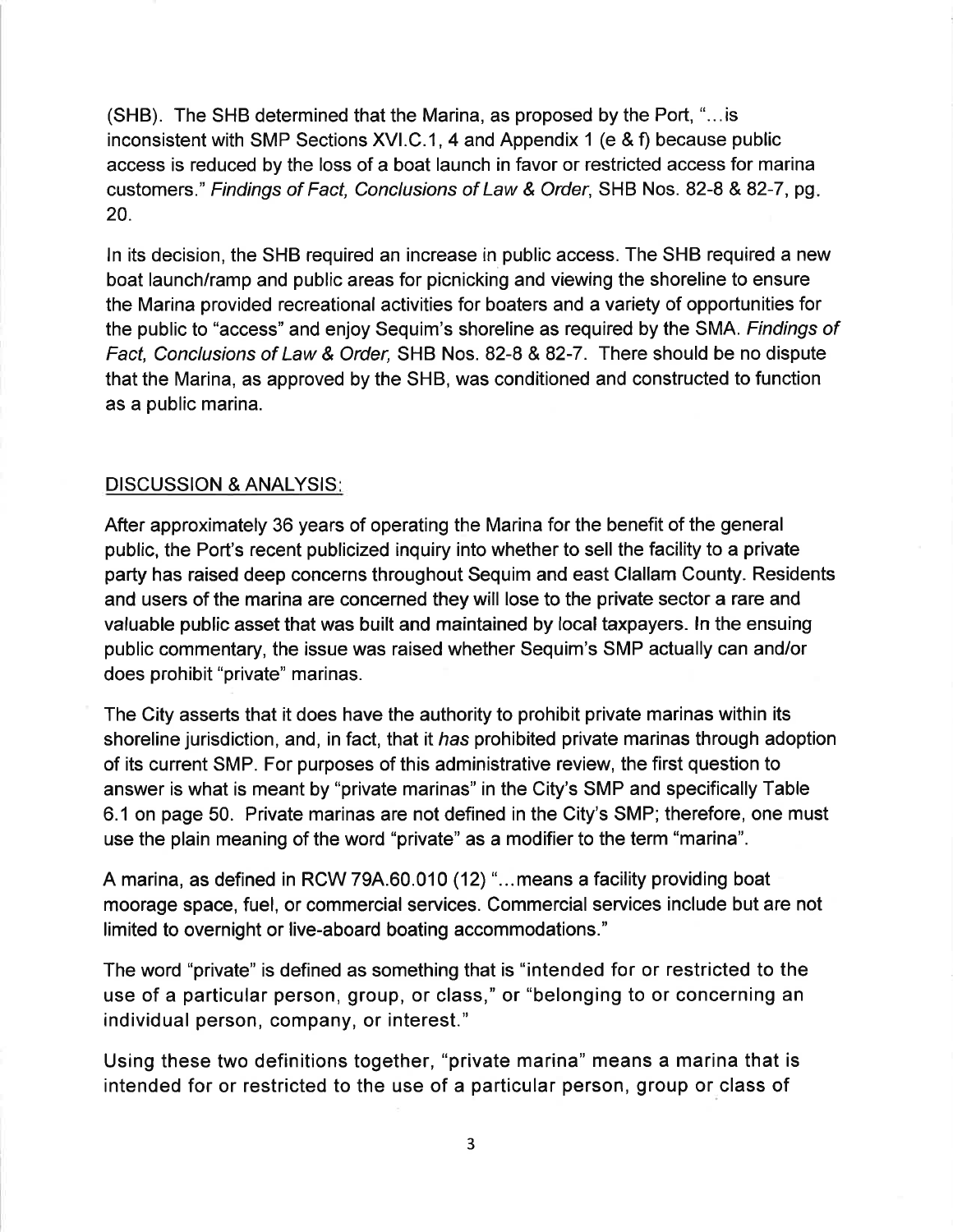people. A private facility, whether it be a marina or some other facility, is not intended for general public use. The City's prohibition on private marinas was likely meant to ensure that the only public access to the City's shoreline, which is via John Wayne Marina, would not be jeopardized if the Marina ever came under private ownership. The below excerpt from the City's lnventory and Characterization Report, Appendix B of the City's SMP, illustrates this thinking:

> Most of the tidelands within the shoreline area are privately owned. John Wayne Marina is the onlv existinq portion of the shoreline available for public use. Other existing public access points are limited to view access. View access is available along W. Sequim Bay Rd. and a small portion of Washington Harbor Rd. These areas, however, are also areas of anticipated future development.

City of Sequim lnventory and Characterization Report, pg. 15, emphasis added.

ln response to this situation, and in furtherance of the basic premise of the SMA, the City opted to prohibit private marinas as depicted in Table 6.1. This Table consists of a list of permitted uses, which are denoted with a P, and prohibited uses, which are denoted by an X. Private marinas are associated with an X and therefore, prohibited according to Table 6.1.

The Port contends that there is internal inconsistency between the Table and language contained in the City's SMP, Section 6.3.6 Marinas/Boating Facílities. Upon closer review, however, there is no internal inconsistency. Section 6.3.6.1 reads as follows:

> The followinq standards or use requlations are directed toward the John Wayne Marina and potential future marina or boat launch developments or expansions on Sequim'[s] shoreline....

City of Sequim Shoreline Master Program, pg. 80, emphasis added

As a planning document, the SMP must look into the future, typically at least 20 years, to guide development. The City had to consider the expansion of its shoreline jurisdiction and the possibility of a private marina coming within that jurisdiction through expansion. Section 6.3.6.1, when read in conjunction with the provision claimed by the Port as internally inconsistent, demonstrates the context in which the entire section should be read.

The provision referenced by the Port, Section 6.3.6.3 reads as follows:

New marina development or expansion of existing private marina facilities shall be allowed only in the Urban and associated Aquatic shoreline environments through a Shoreline.Conditional Use Permit.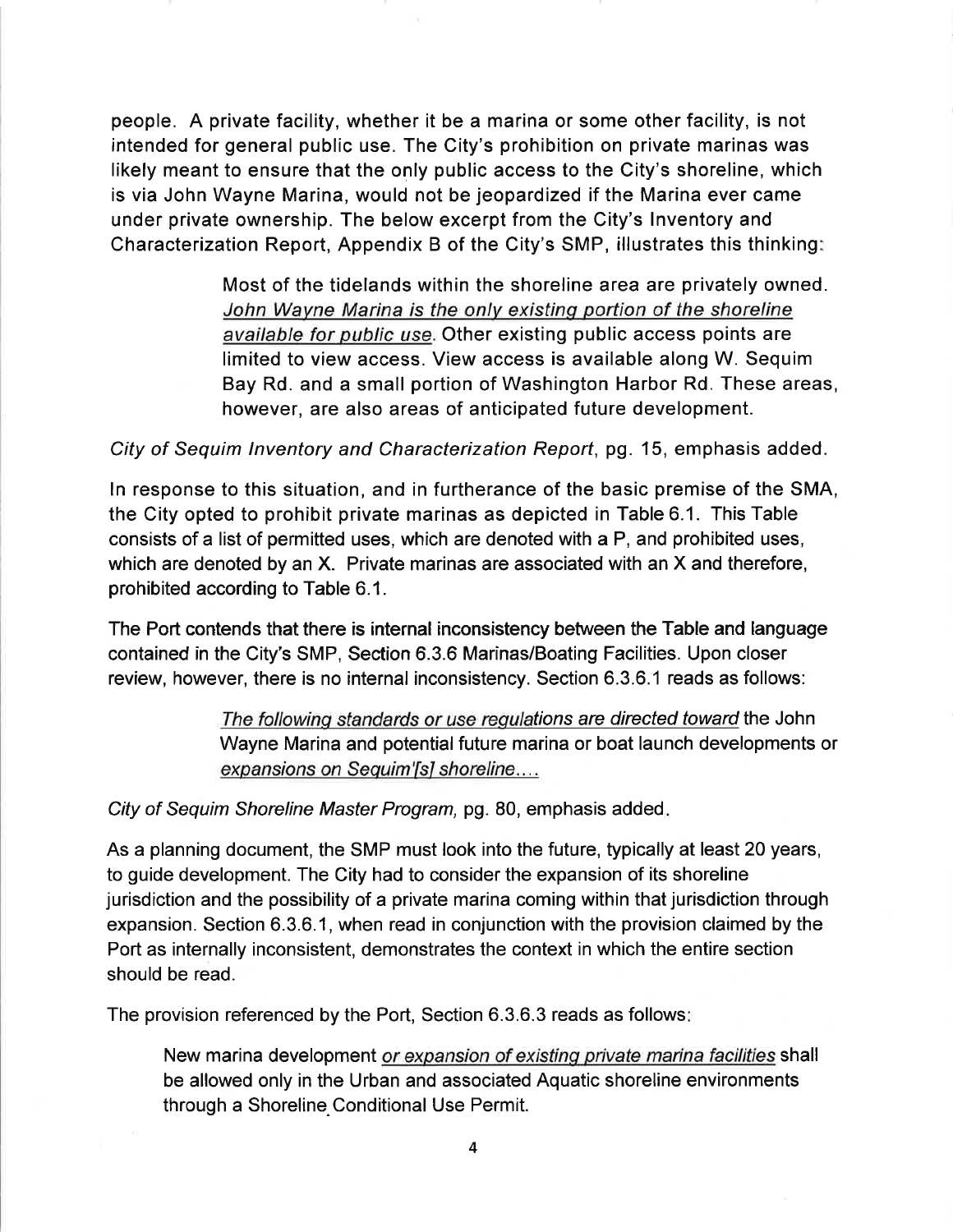The mere reference to "expansion of existing private marinas" does not mean that private marinas are allowed in the City's current shoreline environments. Section 6.3.6.1 references the "following standards" as applied to expansions of the City's shoreline. This provision means that Sections 6.3.6.3 must be read in conjunction with Section 6.3.6 in its entirety, including Section 6.3.6.1. To do otherwise renders the language in 6.3.6.1 irrelevant, contrary to canons of statutory construction. Because of these canons, Section 6.3.6.3 must also be read to mean that if the City's shoreline jurisdiction expanded and encompassed an existing private marina, that marina would be a legal non-conforming use unless the City chose to amend Table 6.1. Until Table 6.1 was amended, a private marina would not be allowed to expand because it cannot increase its degree of nonconformity.

The Port seems to be alluding to this result as the "area of conflict" within the SMP due to Section 6.3.6.3's reference to private marina expansions must be done pursuant to a conditional use permit. However, as stated above, all sections must be read in their entirety to provide context.

ln the current SMP, Table 6.1 unambiguously prohibits private marinas based upon current conditions. lf conditions changed, such as expansion of the City's shoreline jurisdiction, it follows that the City would want to review its SMP in light of any new uses associated with the expansion. A quick update to Table 6.1 would accomplish many changes the City may want to see, such as allowing private marinas as a conditional use, wíthout the need for significant text amendments. To claím internal conflict based merely on speculation of future changed conditions, however, is insufficient to defeat an otherwise reasonable agency interpretation.

Moreover, under 6.3.6.1 marinas are allowed only in the urban designation, which is totally encompassed by John Wayne Marina. Therefore, there is no available shoreline to accommodate a new marina, public or private, unless the City expands its shoreline jurisdiction *and* increases its urban designation.

Because no private marinas exist within the City's current SMP jurisdiction, the phrase "expansion of existing private marina facilities" renders it meaningless at this time.

SMPs, like zoning and other land use controls, are designed to address uses that currently exist or may be proposed today. They are also meant to provide a "comprehensive vision of how the shoreline will be used and developed over time". City of Sequim, SMP, pg. 1. Over time, an existing lawfully established private marina could be annexed/incorporated into the City. Under this circumstance, the language in 6.3.6 provides the pathway to potentially expand an existing, lawfully established private facility. Thus, there is no internal inconsistency.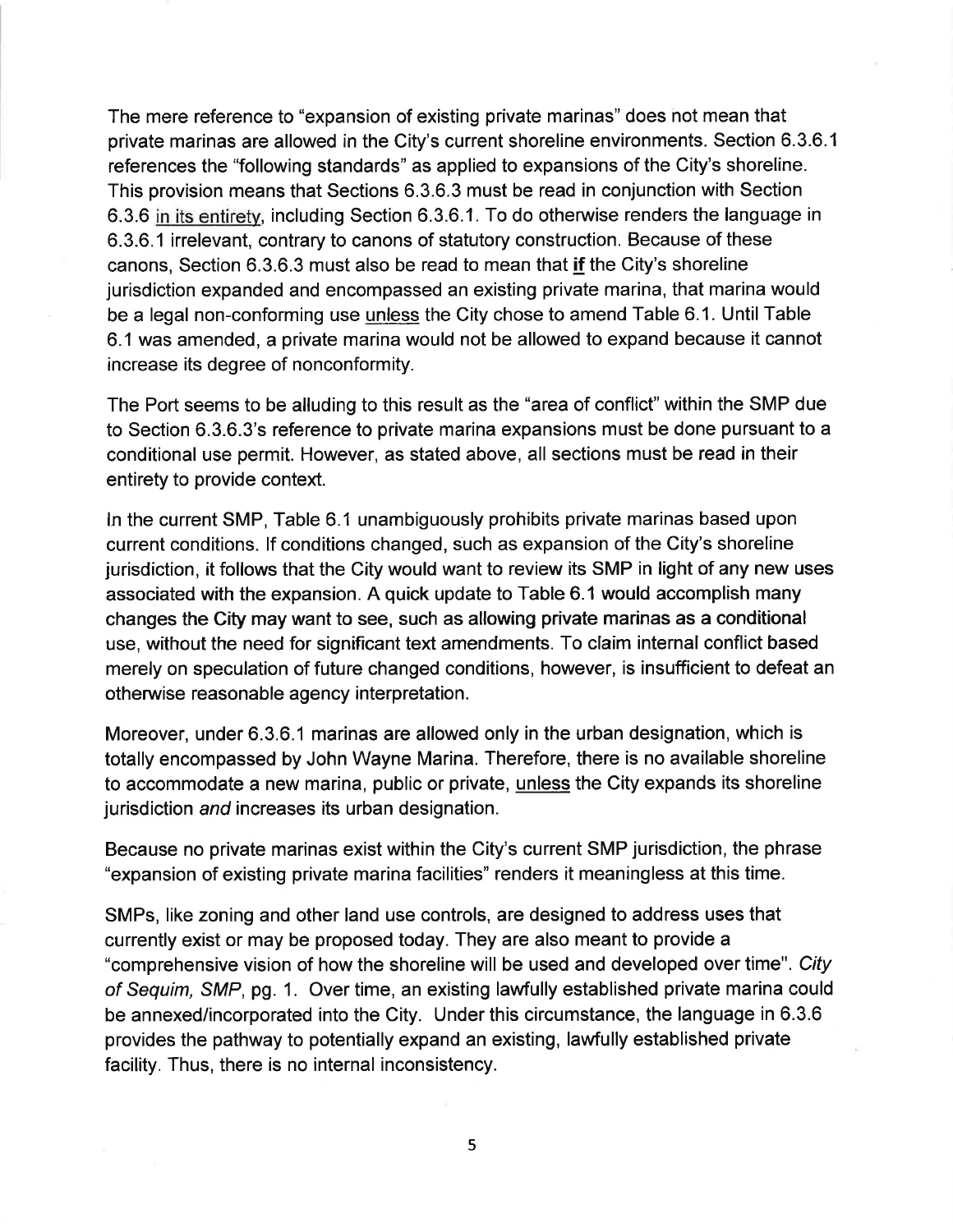Plain language interpretation seeks to avoid absurd results. To interpret the City's SMP as the Port suggests is a strained reading and would lead to absurd results. The record clearly demonstrates the City's intent to protect public shoreline access as required under the SMA, and its regulations demonstrate that intent.

A final area of clarification is necessary to avoid the misinterpretation of language found on page 49, which states as follows:

The following table indicates the allowable uses and shoreline modifications; where there is a conflict between the chart and the written provisions in Chapters 4, 5, or 6 of this master program, the written provisions shall apply. Emphasis added.

This language states that if a conflict exists, the phrase "written provisions shall apply" may be relied upon by a party to argue that the language ín 6.3.6.3 is more specific than the notation with an "X" next to private marinas in Table 6.1. This argument, however, is a red herring because there is no internal conflict as stated above and for the reasons set forth below.

First, use of the word "chart" is likely a scrivener's error based upon the basic grammatical structure of the sentence. Again, one must read the passage in its entirety for context. The passage begins with "[t]he following table..." and continues with "where there is a conflict between the chart and the written provisions..." the written provisions prevail. The word "the" is a definite article referencing back to the previously referenced noun  $-$  in this case "table". Again we turn to the plain meaning of the word at issue; "the" means "a function word to indicate that a following noun or noun equivalent is definite or has been previously specified by context or by circumstance". Thus, under this interpretation, if there is an inconsistency between the table and the written provisions, the written prevail; however there is no internal inconsistency, which makes this argument moot.

Second, this type of language is not unusual and is often found in regulatory documents to protect against assumptions that generalized portrayals of information or generalized information summarized in map, table, figure or chart form have any regulatory effect. For example, all City planning maps contain a statement warning the user that the map is a generalized depiction of information and is not to be used without "field verification" and the parcel map may "contain inaccuracies" and the City does not provide any "warranty regarding the positional accuracy of any map feature...."

By virtue of the disclaimers, the City is protecting itself from a party using the map for an unintended use. The map disclaimer is no different than the language found in the "disclaimer" language of the SMP. Many of the figures in the SMP are not to scale or provide general depictions of the different shoreline designations identified within the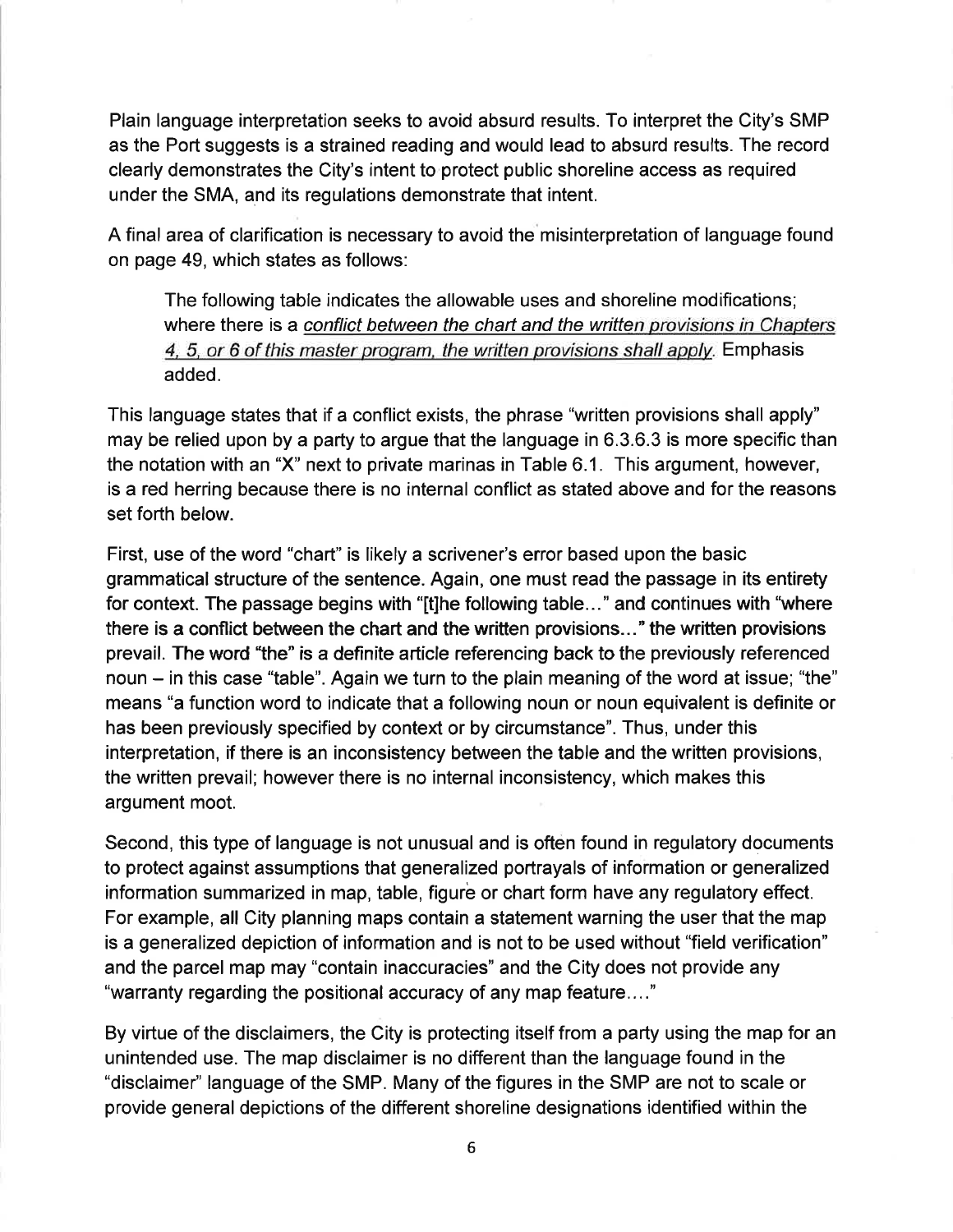City's shoreline environments. While many of these figures are labelled with the words "approximate boundary", their specifíc locations are also described in the SMP text in much more detail under a section titled "Boundary Description" that includes parcel numbers as geographic locators. Therefore, the illustrations of "boundaries" and the specific location as described in the text of the SMP is an example of a "conflict" that is resolved by looking to the text of the SMP for clarification per the language cited by the Port and found on page 49.

To the contrary, Table 6.1 contains a matrix consisting of each shoreline designation and a list of "uses" that are permitted or prohibited in each shoreline area. There is no ambiguity to be found in this table. lndeed, during the SMP process, the Port's request to allow private marinas suggests that the intent of the X in the use table was crystal clear. Allowed uses are identified with a "C" for conditionally permitted, a "P" for permitted outright and an "X" for prohibited. Public marinas are associated with a "C", meaning conditionally permitted within the urban shoreline designation, and private marinas are associated with an "X" in the urban shoreline designation, and therefore prohibited. Again, there is nothing ambiguous about Table 6.1's meaning and the plain language of the SMP supports this interpretation. Therefore, private marinas are substantively prohibited in the shoreline environment text, and the SMP does not need to be examined for clarification.

#### LEGAL ANALYSIS:

While the City does not believe it is obligated to do so, it has nonetheless opted to outline its legal rationale supporting its authority to prohibit private marinas.

The City has authority under its police powers to regulate the land use through zoning and the water and shoreline use through the SMP. This is what is actually being questioned by the Port, and the answer is clearly in the affirmative.

The question of whether local governments can regulate the use of land through regulations is well settled. Village of Euclid v. Ambler Realty Co., 272 U.S. 365 (1926). Land use regulation encompasses a wide variety of laws that impose restrictions on the rights of landowners. These regulations may include rules relating to the types of uses that can be located in a particular zoning district to the size of buildings, the number of parking spaces and the amount and type of landscaping, among other things. Fundamentally, all land use regulation is intended to burden a landowner's use of their real property in some way.

While zoning regulations are used to restrict certain kinds of development (as well as the rate of development), restrictions are generally implemented for the sake of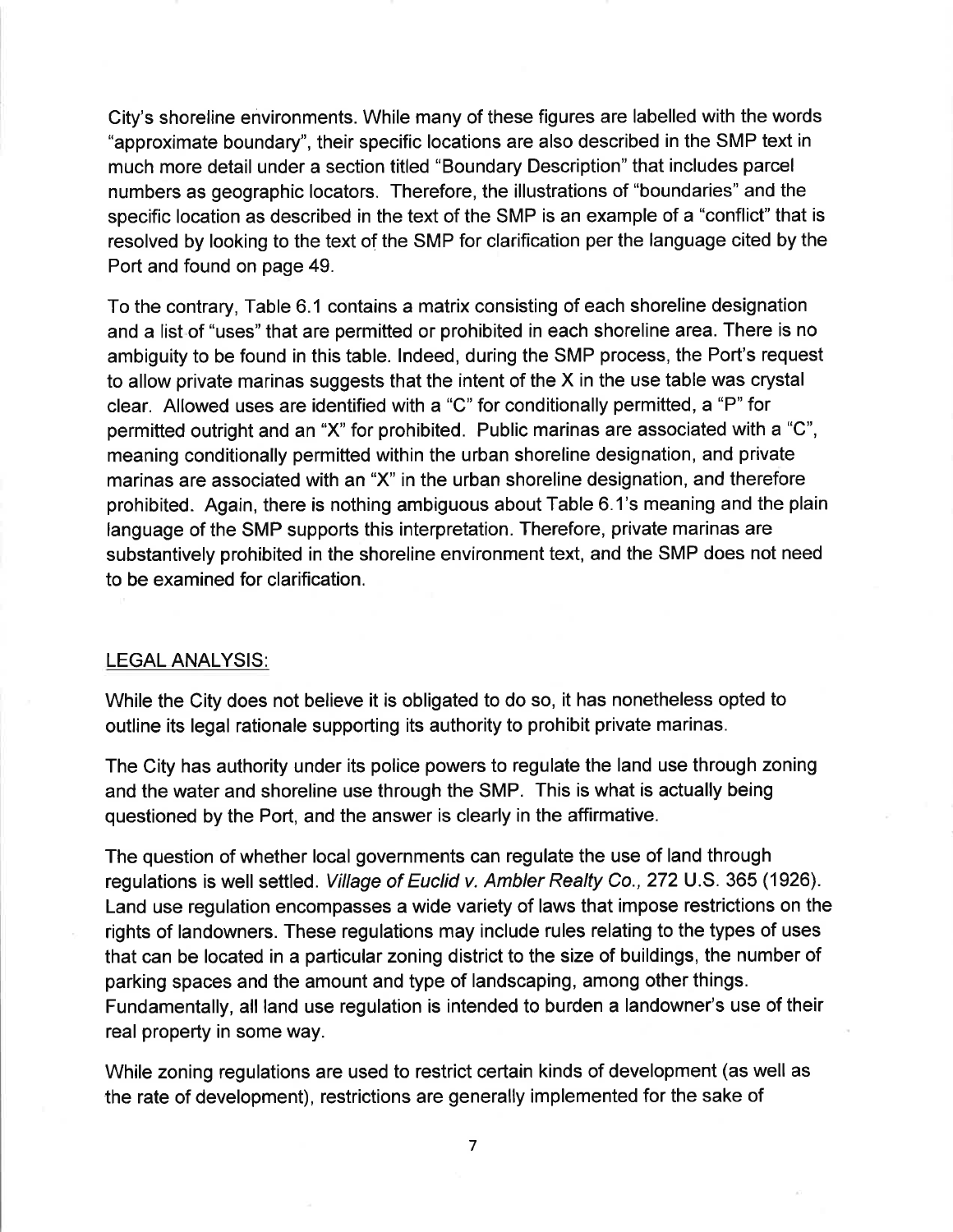promoting some larger public good, such as making a commercial area more pedestrian-friendly, our air and water cleaner and, in this case, providing opportunity for public recreational activities and maintaining public access to our shorelines. Protecting public access is a basic premise of the SMA.

The City of Sequim currently prohibits many "private" land uses from locating in various areas of the City. For example, single-family detached residences are not allowed to locate in the City's commercial zoning districts, and light industrial uses are not allowed to locate in the City's residential zoning districts. Restrictíng uses through zoning or the SMP is not unusual and provides the legal basis upon which the City is authorized to prohibit private marinas from locating in the City's shoreline environment.

Examples of the legal authority for cities to regulate the types of uses in its shoreline environment can be found in a number of cases. For example, the City of Bainbridge lsland prohibited the development of "private" docks in Blakely Harbor, and this prohibition was appealed and made its way to Division ll of the Court of Appeals. ln Samson v. City of Bainbridge Island, 149 Wn. App. 33 (2009) the court upheld the city's prohibitíon of private docks in Blakely Harbor, concluding that the amendment was consistent with statutory guidelines. The court held that private docks in the harbor are not a preferred use, that the amendment was consistent with the city's shoreline master program and comprehensive plan, and that the amendment did not violate the "public trust" doctrine. ln so holding, the court reasoned as follows:

> [T]he City's amendment to its SMP prohibiting private docks in this shoreline of statewide significance is consistent with statutory guidelines because it promotes the public's ability to enjoy Blakely Harbor's aesthetic qualities and to navigate its waters. The amendment elevates the public interest over local interest, and preserves the unique character of the harbor.... it protects the public interest in navigation and recreational use of the harbor.

149 Wn. App. at 39, emphasis added

Shoreline Hearings Board cases also support prohibiting private docks and other similar prohibitions because of the limitations imposed on public access. As an example, the Sampson court quoted a Shorelines Hearings Board decision from 1998, Spencer v. City of Bainbridge lsland, No. 97-43 (Wash. Shoreline Hr'gs Bd. Feb. 5, 1998), which involved a permit application for a boathouse.

> We conclude that the Legislature purposefully distinguished between public and private piers and did not apply any particular preference to the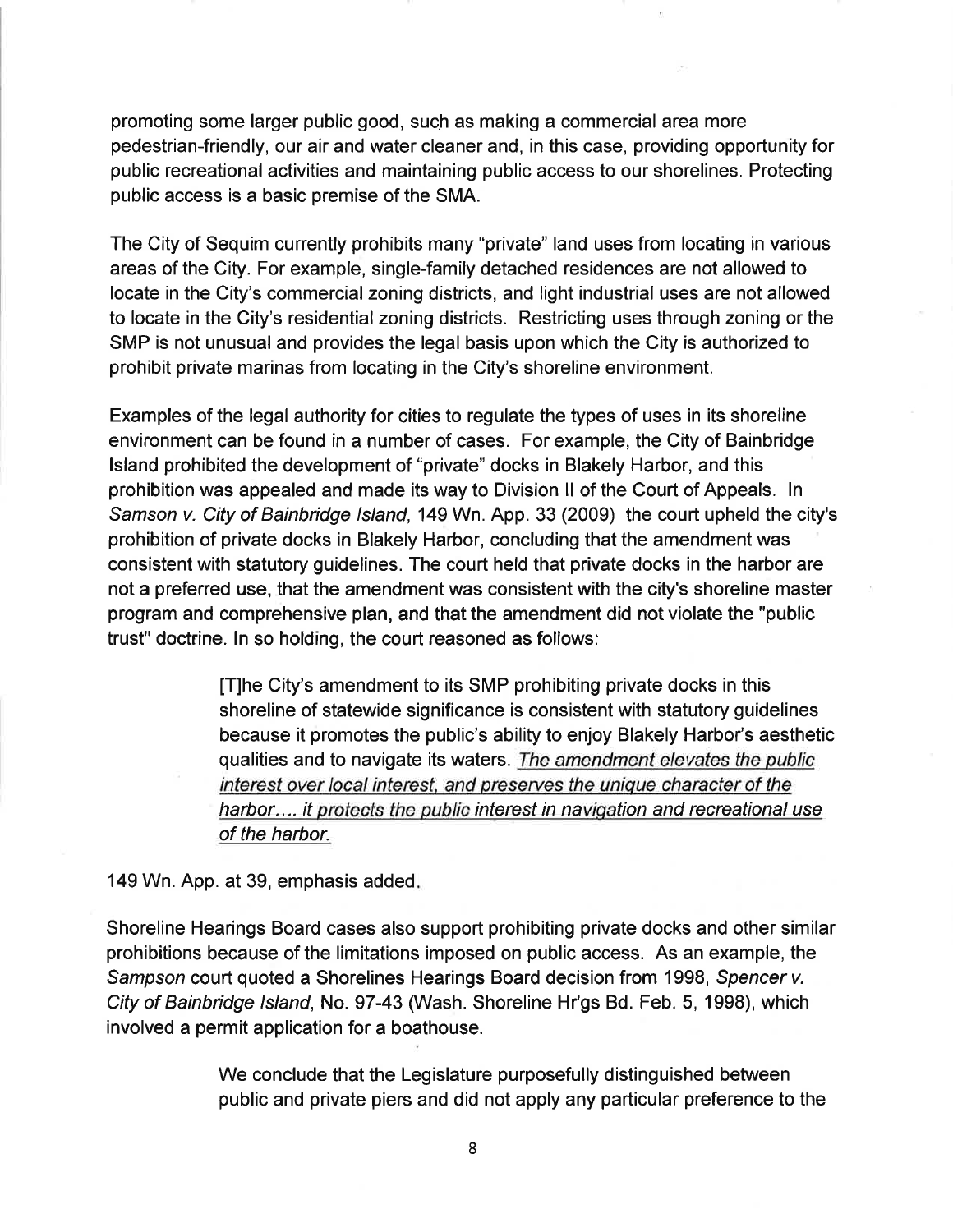latter, which would límit public access in, rather than promote public access to the waters of the sfafe.

149 Wn. App. at 50-51, emphasis added

The Sampson court continued it analysis, reasoning that "only recreational uses that facilitate public access to shorelines are priority uses" and concluded that the legislature declined to provide any special preference for private docks. Id.

This lack of preference leads to another Division II case, Lund v. Dep't of Ecology, 98 Wn. App. 329 (1998). There, appellant Lund sought to reverse denial of his permit for a proposed overuvater structure, which was prohibited by Tacoma's SMP. The court denied the permit because the Tacoma SMP substantively denied overwater construction. Lund argued that such prohíbitions violated his private property rights. The court disagreed.

> [Protecting private property rights] is secondary to the SMA's primary purpose, which is "to protect the state shorelines as fully as possible." Buechel, 125 Wn.2d at 203. The Legislature contemplates the protection of private property rights "only ffextraordinary circumstances are shown and the public interest suffers no substantial detrimental effect."

98 Wn. App. at 337, emphasis in original

The various cases cited above support the City's prohibition of private marinas within its shoreline and the City's rationale, which is in direct response to its interest in maintaining and enhancing public access within its limited shoreline environment. See, 4.2.2 Public Access Element, SMP, pg.25-26. John Wayne Marina provides the only public access to the City's shoreline. Allowing the Marina to be operated as a private facility jeopardizes the public's access to the shoreline.

#### CONCLUSION:

The City's SMP is internally consistent. Table 6.1 and associated language in Section 6.3.6, when read together, demonstrate the City's need to address current land and shoreline uses, as well as its need to address future planning. Further, the language contained in the lnventory and Characterization solidifies the City's intent behind the SMP language.